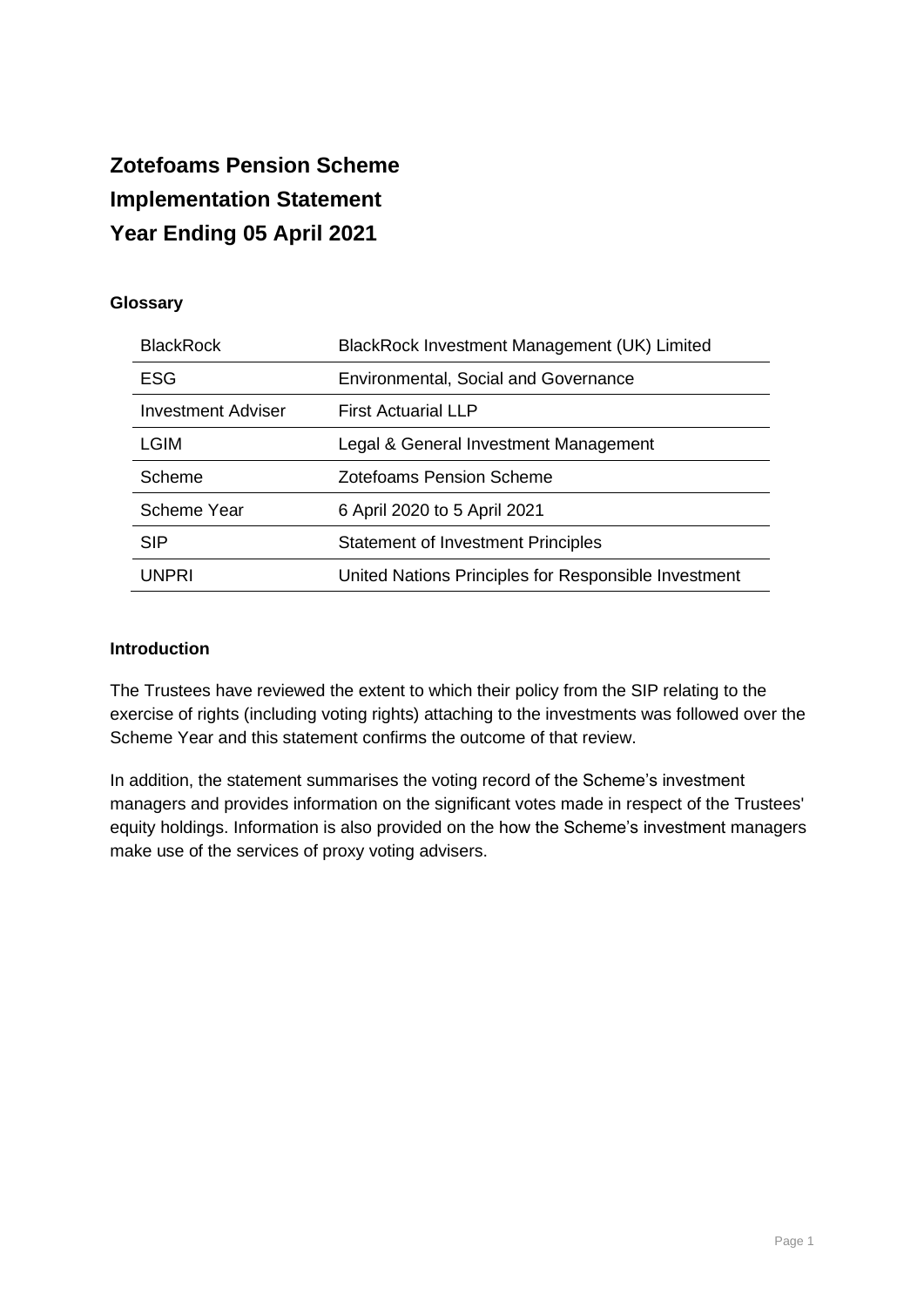## **Relevant Investments**

The Scheme's assets are invested in pooled funds and some of those funds include an allocation to equities. Where equities are held, the investment manager has the entitlement to vote.

At the end of the Scheme Year, the Scheme invested in the following funds which included an allocation to equities:

- I GIM Diversified Fund
- LGIM World Equity Index Fund
- Blackrock Dynamic Diversified Growth Fund
- Baillie Gifford Multi-Asset Growth Fund

# **The Trustees' Policy Relating to the Exercise of Rights**

#### Summary of the Policy

The Trustees' policy in relation to the exercise of the rights (including voting rights) attaching to the investments is set out in the SIP. The SIP was updated during the Scheme Year to comply with new legislation which required additional information to be stated about the nature of the arrangements in place with the investment managers. Part of the new wording provided a more detailed explanation of the Trustees' policy relating to the exercise of rights.

A summary of the Trustees' policy is as follows:

- The Trustees believe that good stewardship can help create, and preserve, value for companies and markets as a whole and the Trustees wish to encourage best practice in terms of stewardship.
- The Trustees invest in pooled investment vehicles and therefore accept that ongoing engagement with the underlying companies (including the exercise of voting rights) will be determined by the investment managers' own policies on such matters.
- When selecting a pooled fund, the Trustees consider, amongst other things, the investment manager's policy in relation to the exercise of the rights (including voting rights) attaching to the investments held within the pooled fund.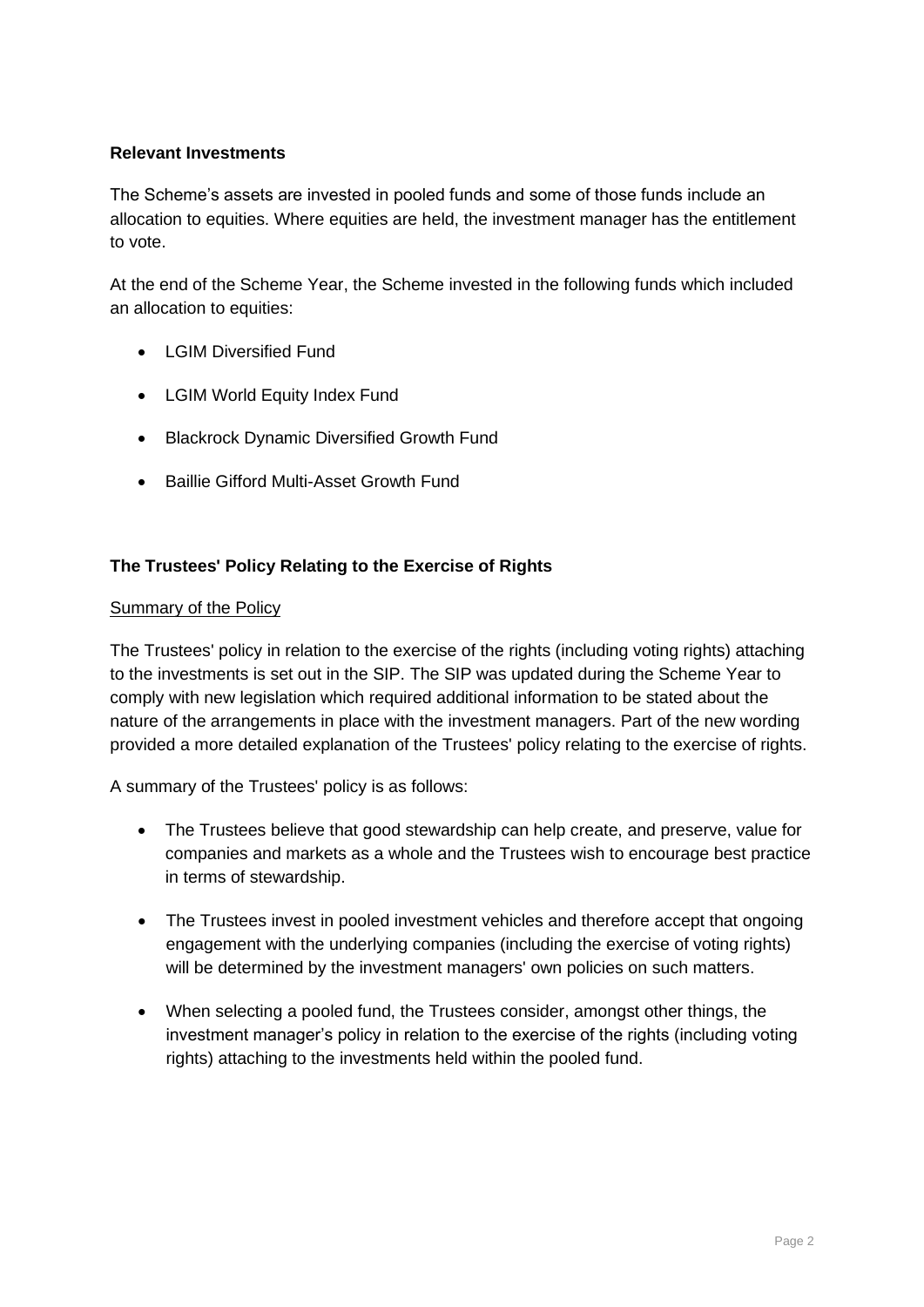- When considering the ongoing suitability of an investment manager, the Trustees (in conjunction with their Investment Adviser) will take account of any particular characteristics of that manager's engagement policy that are deemed to be financially material.
- The Trustees will normally select investment managers who are signatories to the UNPRI.
- If it is identified that a fund's investment manager is not engaging with companies the Trustees may look to replace that fund. However, in the first instance, the Trustees would normally expect their Investment Adviser to raise the Trustees' concerns with the investment manager.

#### Has the Policy Been Followed During the Scheme Year?

The Trustees' opinion is that their policy relating to the exercise of rights (including voting rights) attaching to the investments has been followed during the Scheme Year. In reaching this conclusion, the following points were taken into consideration:

- There has been no change to the Trustees' belief regarding the importance of good stewardship.
- The Scheme's invested assets remained invested in pooled funds over the period.
- During the Scheme Year, the Trustees selected the BlackRock Dynamic DGF Fund. A recommendation paper dated June 2020 was prepared by First Actuarial. This advice and the selection decision occurred before the updated SIP wording came into force and so the Trustees did not fully consider BlackRock's voting policy as part of the selection process.
- Whilst the Trustees did not consider the voting records of the investment managers during the Scheme Year, that analysis has now been undertaken. The Trustees, in conjunction with their Investment Adviser, have considered the voting record of the investment managers over the year ending 31 March 2021\* as part of the work required to prepare this Implementation Statement. A summary of the key findings from that analysis is provided below.
- All the investment managers used by the Scheme is UNPRI signatories.

*\*Note the voting analysis was over the year ending 31 March 2021 because this was the most recent data available at the time of preparing this statement. The Trustees is satisfied that the analysis provides a fair representation of the investment managers' voting approach over the Scheme Year.*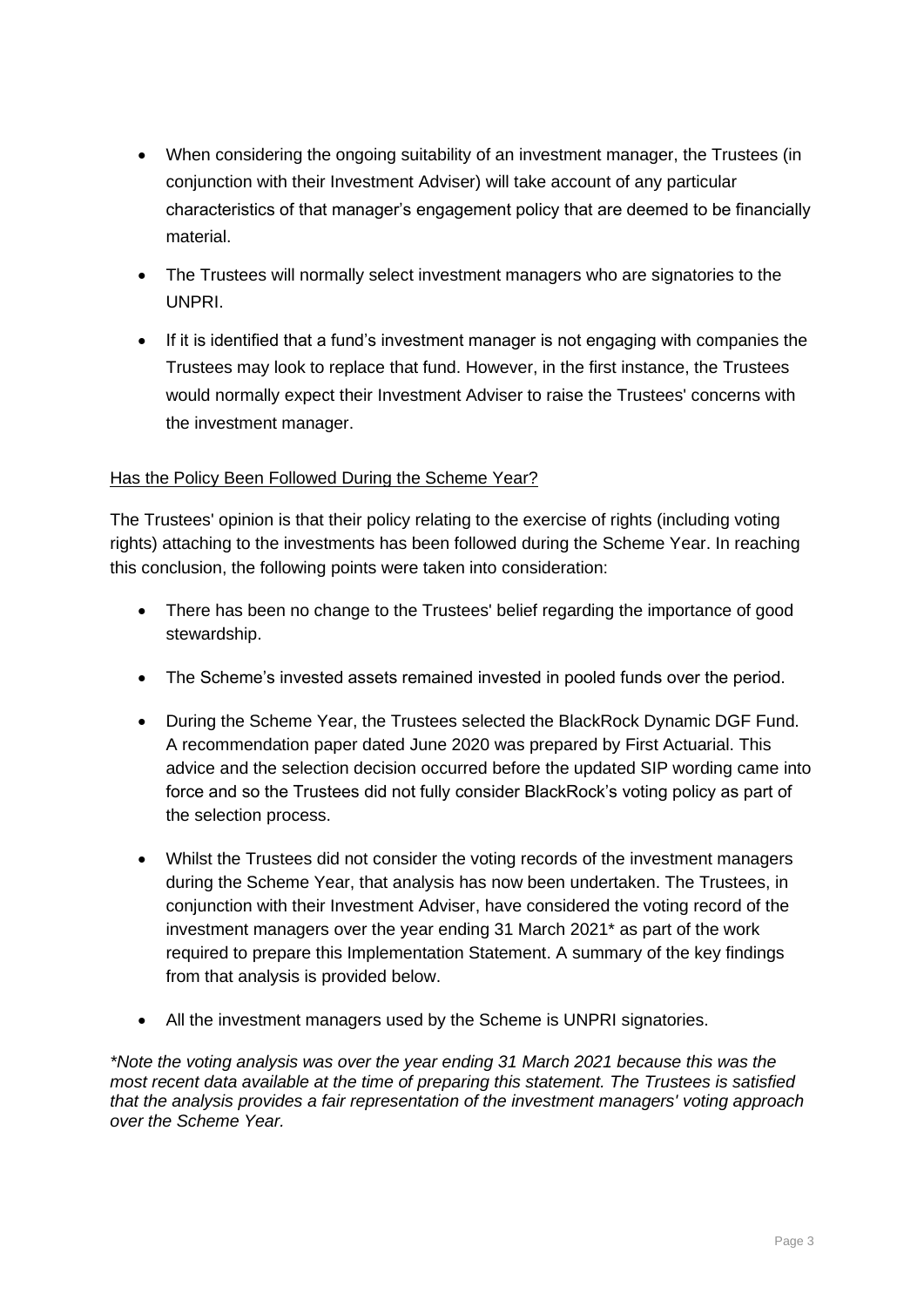# **The Investment Managers' Voting Records**

|                           |                 | <b>Split of votes:</b> |                |           |  |  |
|---------------------------|-----------------|------------------------|----------------|-----------|--|--|
|                           |                 |                        |                | Did not   |  |  |
|                           |                 |                        |                | vote/     |  |  |
| <b>Investment Manager</b> | Number of votes | For                    | <b>Against</b> | abstained |  |  |
|                           |                 |                        |                |           |  |  |
|                           |                 |                        |                |           |  |  |
|                           |                 |                        |                |           |  |  |
| <b>Baillie Gifford</b>    | 13,677          | 95%                    | 4%             | 2%        |  |  |
|                           |                 |                        |                |           |  |  |
| <b>BlackRock</b>          | 102,837         | 89%                    | 8%             | 3%        |  |  |
|                           |                 |                        |                |           |  |  |
|                           |                 |                        |                |           |  |  |
| <b>LGIM</b>               | 26,807          | 79%                    | 19%            | 2%        |  |  |

A summary of the investment managers' voting records is shown in the table below.

#### *Notes*

*Split of votes may not sum to 100% due to rounding.*

*The voting statistics are based on each manager's full voting record over the 12 months to 31 March 2021 rather than votes related solely to the funds held by the Scheme.*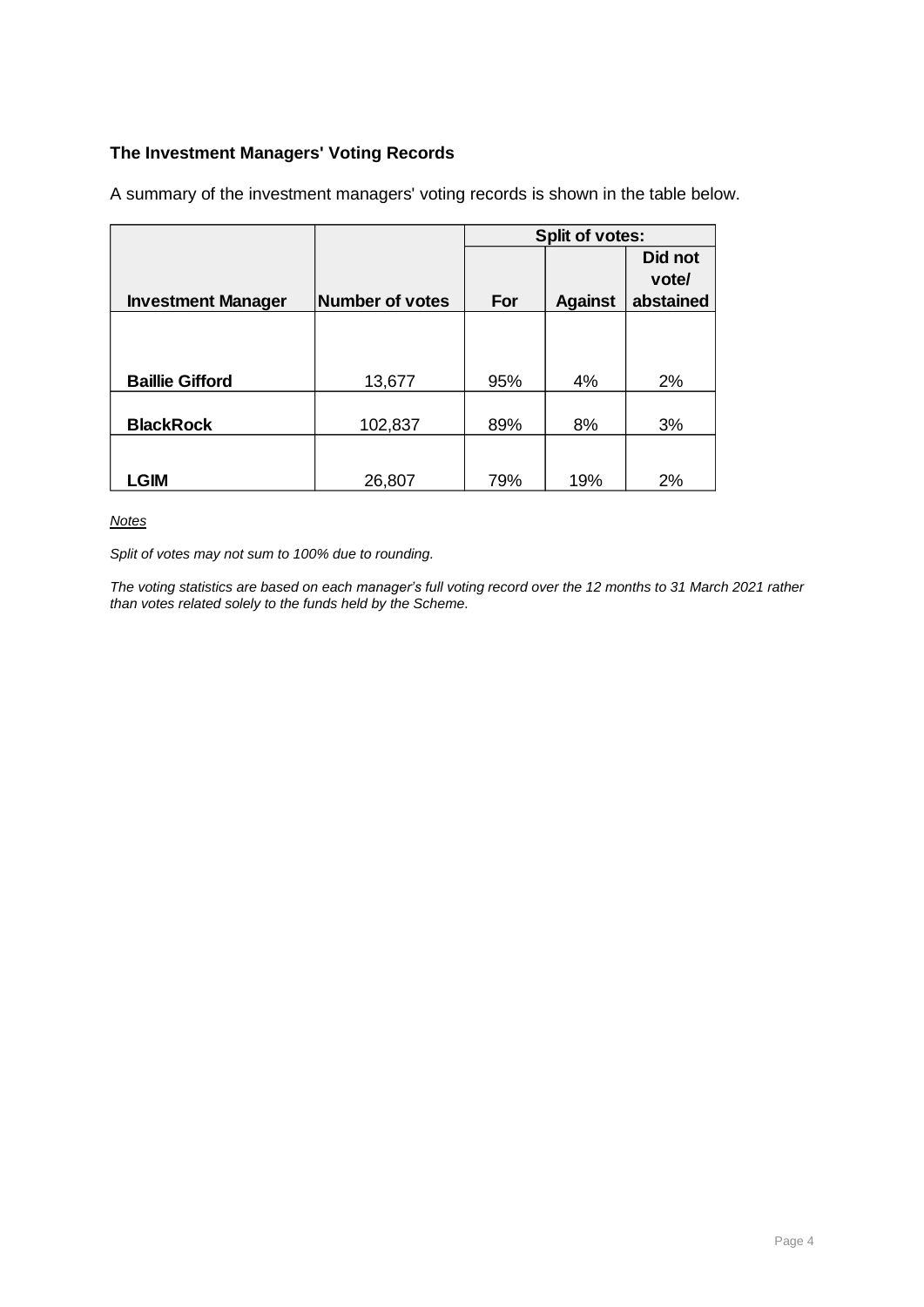# **Use of Proxy Voting Advisers**

| <b>Investment</b><br><b>Manager</b> | Who is their proxy<br>voting adviser? | How is the proxy voting adviser used?                                                                                      |
|-------------------------------------|---------------------------------------|----------------------------------------------------------------------------------------------------------------------------|
| <b>Baillie Gifford</b>              | No Proxy Voting<br>Adviser            | All done in-house, Manager aims to<br>participate in all votes                                                             |
| <b>BlackRock</b>                    | <b>Several Advisers</b>               | Proxy advisers provide information but<br>voting is determined by BlackRock                                                |
| GIM                                 | ISS and IVIS                          | ISS and IVIS provide research and ISS<br>administer votes. However, all voting is<br>determined by guidelines set by LGIM. |

#### **The Investment Managers' Voting Behaviour**

The Trustees have reviewed the voting behaviour of the investment managers by considering the following:

- broad statistics of their voting records such as the percentage of votes cast for and against the recommendations of boards of directors (i.e. "with management" or "against management");
- the votes they cast in the year to 31 March 2021 on the most contested proposals in eight categories across the UK, the US and Europe;
- the investment managers' policies and statements on the subjects of stewardship, corporate governance and voting.

The Trustees have also compared the voting behaviour of the investment managers with their peers over the same period.

The Trustees' key observations are set out below.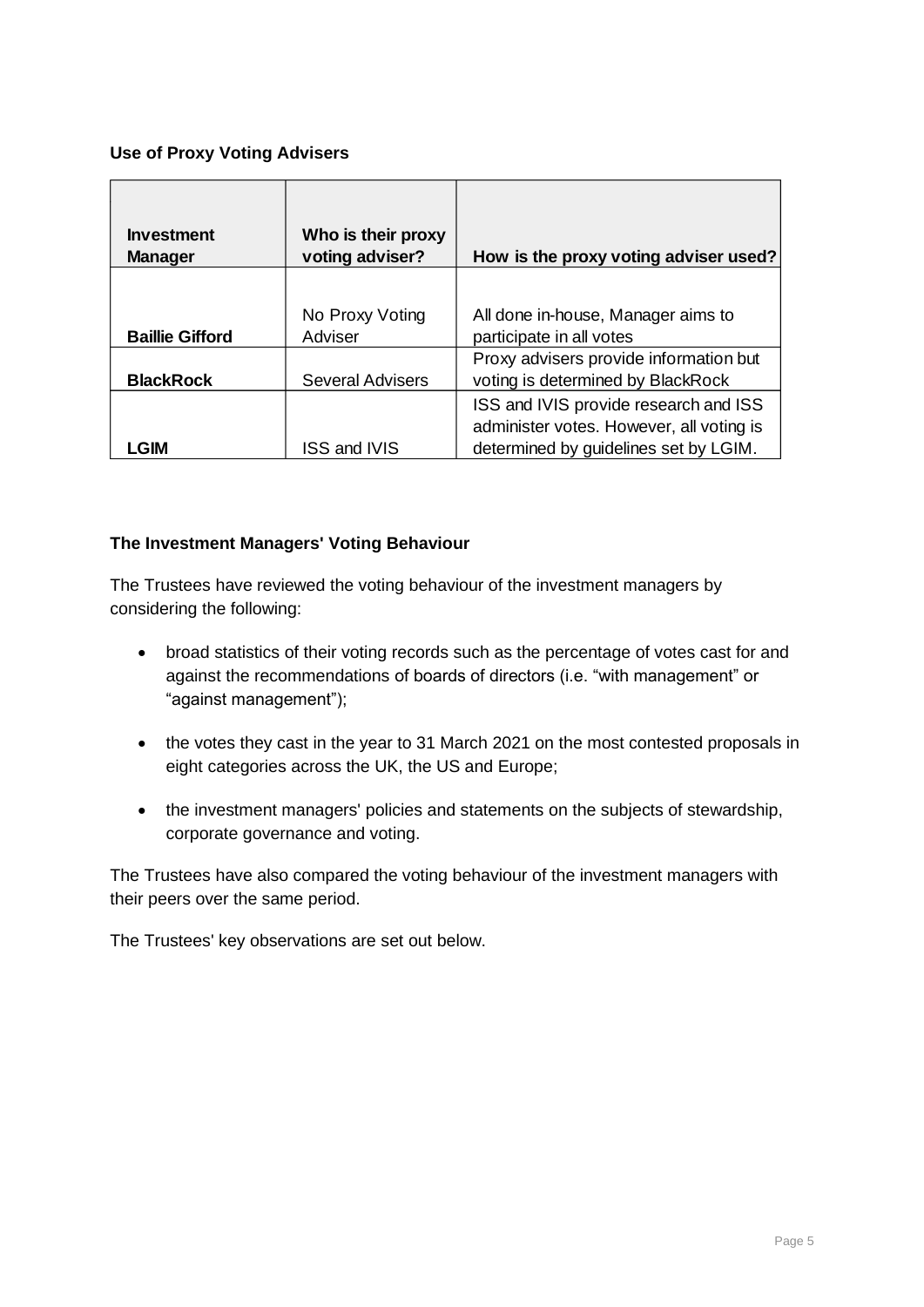# **Voting in Significant Votes**

Based on information provided by the Trustees' Investment Adviser, the Trustees have identified significant votes in eight separate categories. The Trustees consider votes to be more significant if they are closely contested. i.e. close to a 50:50 split for and against. A closely contested vote indicates that shareholders considered the matter to be significant enough that it should not be simply "waved through". In addition, in such a situation, the vote of an individual investment manager is likely to be more important in the context of the overall result.

The five most significant votes in each of the eight categories based on shares held by the Scheme's investment managers are listed in the Appendix. In addition, the Trustees considered each investment manager's overall voting record in significant votes (i.e. votes across all stocks not just the stocks held within the funds used by the Scheme).

# **Description of Voting Behaviour**

#### LGIM

Relative to its peers, LGIM shows a higher tendency to vote against directors' proposals. The manager has also shown strong support for shareholders' proposals aimed at tackling a broad range of environmental and social issues.

The manager's voting policy is detailed and includes clear rationales and rules for when it will vote against directors' recommendations on a proposal.

LGIM opposed directors in 19% of votes during the year and showed a tendency to do this in contentious votes. This suggests that LGIM is taking its stewardship responsibilities seriously.

#### Baillie Gifford

Baillie Gifford tends to support director proposals, but this is consistent with its active management style – the manager has chosen to invest in companies so it is unsurprising it wishes to support their management.

Although Baillie Gifford tends to support management in director proposals, over the course of the Scheme year the investment manager has demonstrated a willingness to vote in favour of shareholder proposals (which typically means voting against management).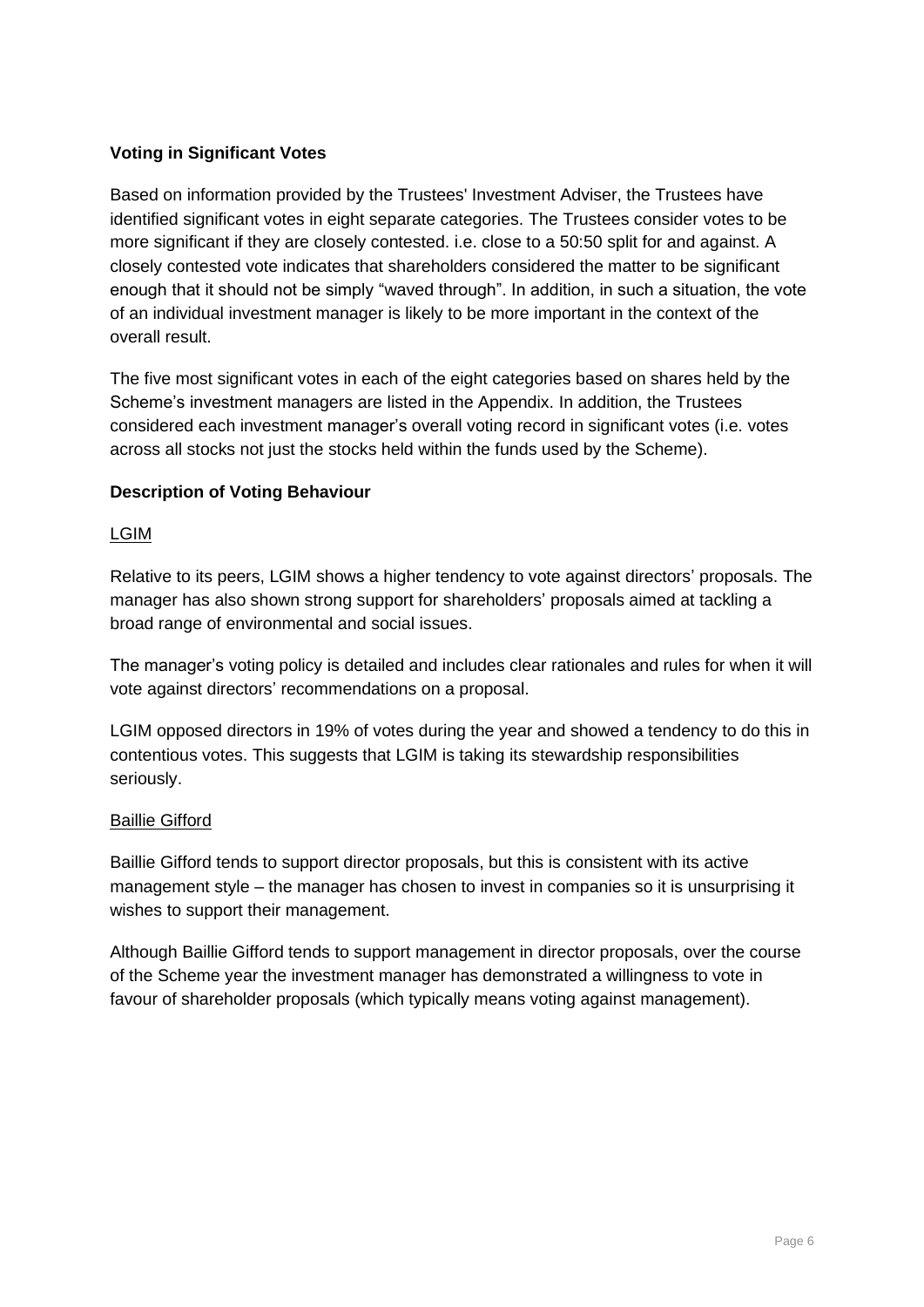## **BlackRock**

The analysis indicates that BlackRock has a strong tendency to vote with management. This approach extended to contested shareholder resolutions designed to address issues such as climate change, human rights and forced labour. In these votes, BlackRock frequently voted with management in opposing the proposal. In contrast, many of their peers voted in favour of the same proposals.

In January 2020, BlackRock made a public commitment to vote against management when a company's management team is failing to make progress on climate change issues.

In addition, BlackRock has stated that it has, from 1 July 2020, "implemented a new approach to shareholder proposals". The manager now states that supporting shareholder proposals "plays an increasingly important role in our stewardship efforts around sustainability". The message from BlackRock is that it is intending to tackle climate change through voting and engagement.

To date, we have only seen anecdotal evidence of a meaningful change in BlackRock's voting behaviour. However, we will continue to monitor BlackRock's voting behaviour in the coming quarters.

#### **Conclusions**

Based on the analysis undertaken, the Trustees have no concerns regarding the voting records of LGIM and Baillie Gifford.

The Trustees have some concerns regarding BlackRock's voting record and the Trustees' Investment Adviser has raised these concerns with the manager.

The Trustees will keep the voting actions of the investment managers under review.

Signed on behalf of the Trustees of the Zotefoams Pension Scheme by C G Hurst, Chair of the Trustee Board, on 14 September 2021